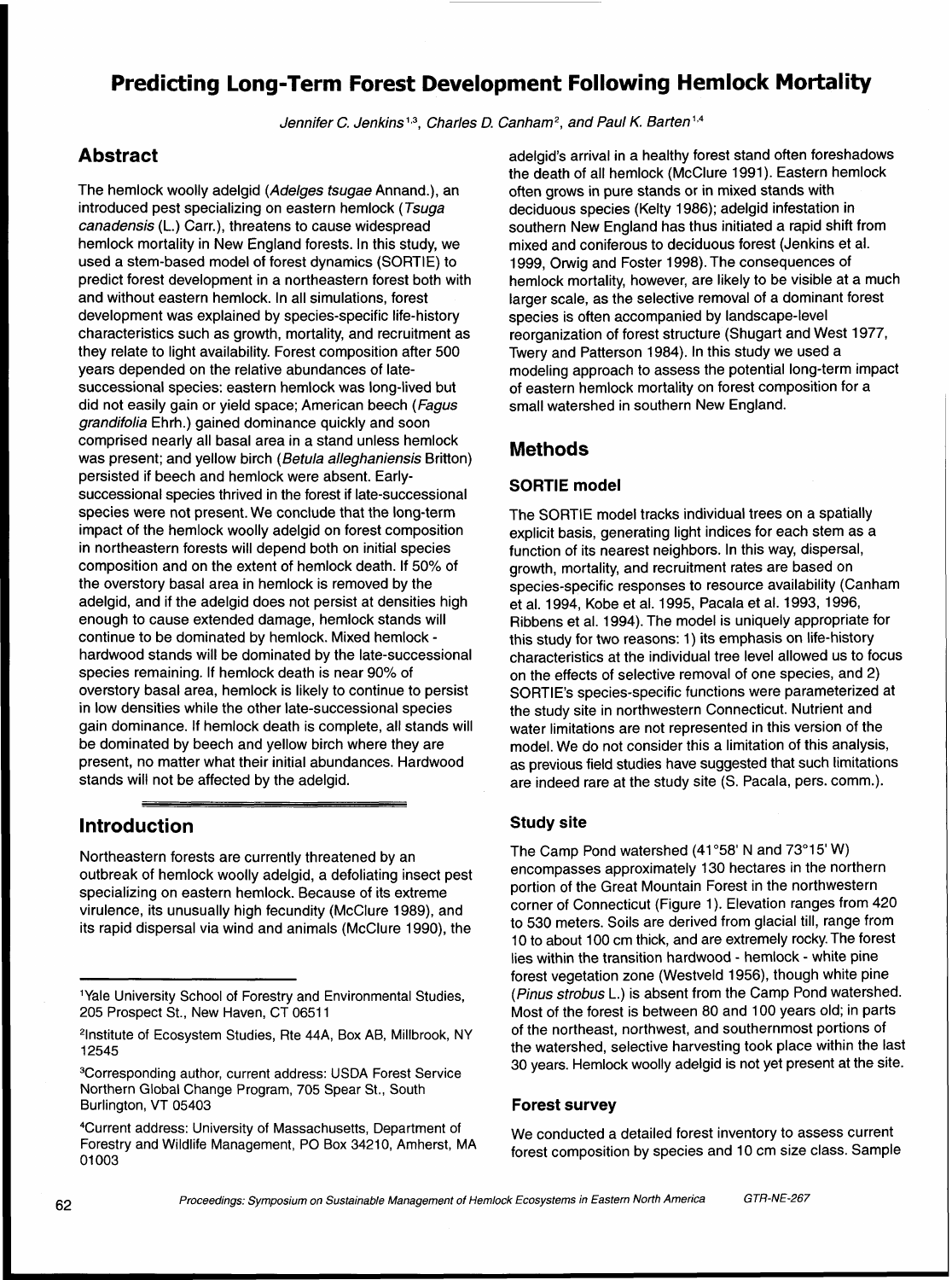

points were located along east-west transects roughly 100 m from each other; transects were established 100 m apart. At each of 124 sample points, variable-radius plots were measured, using a prism with a basal area factor of 2.3 m<sup>2</sup> ha-'. Species and diameter at breast height (dbh) were recorded for each tree counted "in" by the prism. Plots were located with a global positioning system using differential correction (Trimble Pathfinder Basic Plus; 2 to 5 m accuracy). An external antenna was mounted on a 40-foot telescoping stadia rod to alleviate interference from the forest canopy. The Universal Transverse Mercator (UTM) coordinates of each point were registered to a geographic information system (GIS) for further analysis.

### **Stand delineation**

To facilitate modeling forest succession in stands with different species compositions, we used the forest inventory data to divide the watershed into stands. Stands containing less than 10% relative basal area (RBA) in overstory (dbh >= 10 cm) hemlock were classified as hardwood, those containing more than 60% RBA overstory hemlock were classified as hemlock, and stands with 10 to 60% RBA

Figure 1.-Site description: location within Connecticut, watershed map, and stand descriptions.

overstory hemlock were classified as mixed hemlockhardwood stands. Each plot was assigned to one of the three forest cover categories, and stand boundaries were drawn around groups of plots assigned to the same category using the onscreen digitizing function in ldrisi (Eastman 1992). We delineated fourteen stands within the watershed (Figure 1): three hemlock, eight mixed, and three hardwood (Table 1).

### **Simulations**

Each stand was treated separately in the model simulations. In order to initialize the model with current conditions for each stand, we used the forest survey data to calculate the number of trees per hectare in each 10-cm size class for each species, rounded to the nearest integer. Several species were present in the study area but were ignored: striped maple (Acer pensylvanicum L.), which made up less than 5% of overstory basal area in the six stands where it occurred; gray birch (Betula papyrifera Marsh.), which made up less than 2% of overstory basal area in the three stands where it occurred; and black birch (Betula lenta L.), which made up less than 5% of overstory basal area in the five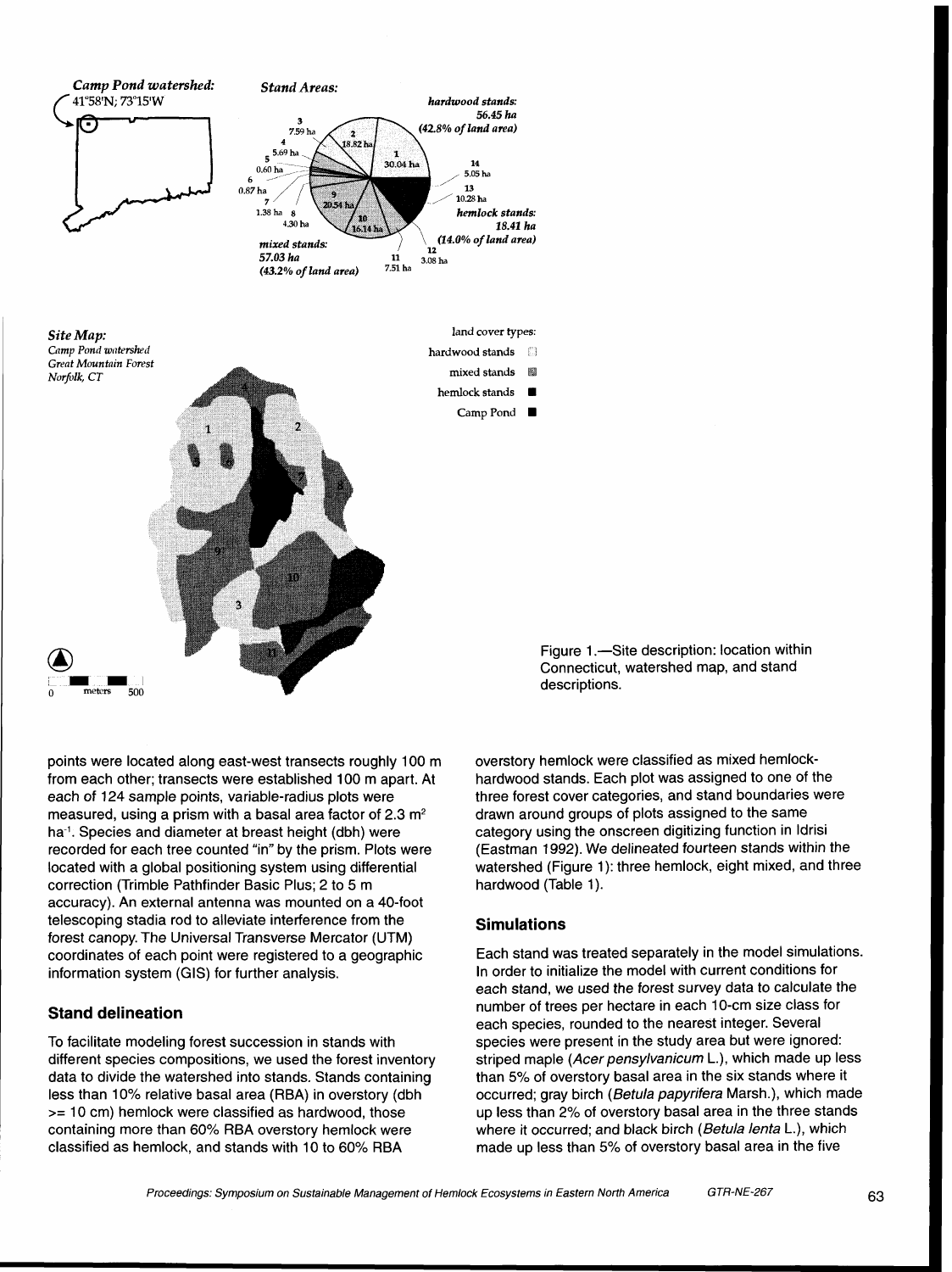**Table 1 .-Current overstory (dbh** >= **10 cm) forest composition for 14 stands delineated using plot-based forest inventory of Camp Pond watershed, Great Mountain Forest, Norfolk, CT. See Figure 1 for stand map. Bold values refer to the most abundant species in each stand. Absence of data indicates zero RBA (relative basal area) value. Species abbreviations are as follows: BE, American beech (Fagus grandifolia Ehrh.); HM, Eastern hemlock (Tsuga canadensis Carr.); SM, sugar maple (Acer saccharum Marsh.); Y B, yellow birch (Betula alleghaniensis Britton); BC, black cherry (Prunus serotina Ehrh.); RM, red maple (Acer rubrum L.); WA, white ash (Fraxinus americana L.); RO, northern red oak (Quercus rubra L.).** 

| Stand type           |           |       | Hardwood |       |                         | Mixed |         |       |
|----------------------|-----------|-------|----------|-------|-------------------------|-------|---------|-------|
|                      |           |       | 2        | 3     | $\overline{\mathbf{4}}$ | 5     | 6       | 7     |
| Total BA $(m2 ha-1)$ |           | 24.13 | 23.16    | 29.77 | 29.77                   | 26.06 | 19.27   | 20.04 |
| <b>RBA</b> values    | <b>BE</b> | 0.18  | 0.29     | 0.30  | 0.16                    |       |         | 0.06  |
| by species           | HM        |       | 0.01     | 0.05  | 0.49                    | 0.48  | 0.33    | 0.32  |
|                      | <b>SM</b> | 0.10  | 0.21     | 0.10  | 0.02                    |       |         | 0.09  |
|                      | YB        | 0.03  | 0.02     | 0.11  |                         |       | 0.06    | 0.03  |
|                      | BС        | 0.09  | 0.08     | 0.11  | 0.04                    | 0.16  | 0.11    | 0.12  |
|                      | <b>RM</b> | 0.14  | 0.14     | 0.22  | 0.17                    | 0.12  | 0.28    | 0.25  |
|                      | WA        | 0.05  | 0.05     |       |                         |       |         | 0.03  |
|                      | <b>RO</b> | 0.40  | 0.19     | 0.12  | 0.11                    | 0.24  | 0.23    | 0.09  |
| Stand type           |           |       |          | Mixed |                         |       | Hemlock |       |
|                      |           | 8     | 9        | 10    | 11                      | 12    | 13      | 14    |
| Total BA $(m2 ha-1)$ |           | 36.18 | 28.12    | 33.89 | 30.54                   | 21.72 | 31.29   | 32.06 |
| <b>RBA</b> values    | <b>BE</b> | 0.10  | 0.07     | 0.18  | 0.22                    | 0.05  | 0.06    | 0.14  |
| by species           | НM        | 0.45  | 0.41     | 0.39  | 0.30                    | 0.62  | 0.76    | 0.69  |
|                      | <b>SM</b> | 0.08  | 0.03     | 0.03  | 0.03                    | 0.05  |         |       |
|                      | YB        | 0.02  | 0.07     | 0.04  | 0.11                    | 0.02  | 0.04    | 0.02  |
|                      | BC        | 0.04  | 0.06     | 0.03  | 0.08                    |       | 0.02    | 0.02  |
|                      | <b>RM</b> | 0.27  | 0.30     | 0.26  | 0.20                    | 0.18  | 0.07    | 0.01  |
|                      | WA        |       | 0.01     | 0.02  | 0.01                    |       |         |       |
|                      | RO        | 0.04  | 0.05     | 0.04  | 0.06                    | 0.08  | 0.04    | 0.02  |

stands where it occurred. Black oak (Quercus velutina Lam.) occurred in three of the stands and was treated as red oak. All other species had been parameterized in SORTIE and accounted for 100% of the overstory basal area.

While many stands infested with hemlock woolly adelgid have eventually experienced complete hemlock mortality, it is possible that: a) a natural enemy might be found which could be released to keep the population in check (Cheah and McClure 1996, Lyon and Montgomery 1995, McClure 1 987, 1995, Montgomery and Lyon 1996); b) the adelgid population would remain too low to cause extensive damage in areas with extremely cold temperatures (but see Parker et al. 1998); c) some localized hemlock trees would prove resistant; or d) site factors would render the pest less virulent in some forests than in others. In these cases, hemlock mortality might be incomplete. To predict the impacts of partial hemlock mortality on northeastern forests, we performed simulations with partial (50% and 90%) hemlock removal in addition to the simulations with complete (100%) mortality. For each of the 11 non-hardwood stands, five 500 year simulations (each using a different random number seed to initialize the stochastic functions in the model) were performed under four sets of conditions: current conditions, 50% hemlock mortality, 90% hemlock mortality, and complete hemlock mortality. We removed hemlock from

the community by fixing its initial density at  $50\%$ ,  $10\%$ , or  $0\%$ of its current density while holding all other variables constant. We assumed that standing hemlock trees died immediately upon infestation, and that they fell to the forest floor directly after their mortality. This scenario is not truly representative of the "gradual" canopy gaps created in eastern hemlock forests by the adelgid (Jenkins et al. 1999, Krasny and Whitmore 1992), so we may overestimate the light available to understory trees following hemlock mortality. Over the long term, however, we expect that this would have little effect on forest development.

Since hemlock mortality is not likely to alter forest development in hardwood stands, simulations of current forest conditions only were performed for the three stands classified as hardwood. The averages of each species' RBA in the five simulations for each set of species compositions are reported here with their associated standard deviations. In this analysis, we focus on RBA rather than raw basal area (BA) values because a) we were skeptical about the very high raw BA values generated by the model at this stage in model development (subsequent model revisions have addressed this issue), and b) the relative abundance of individual species (and not their absolute BA values) was truly the variable of interest.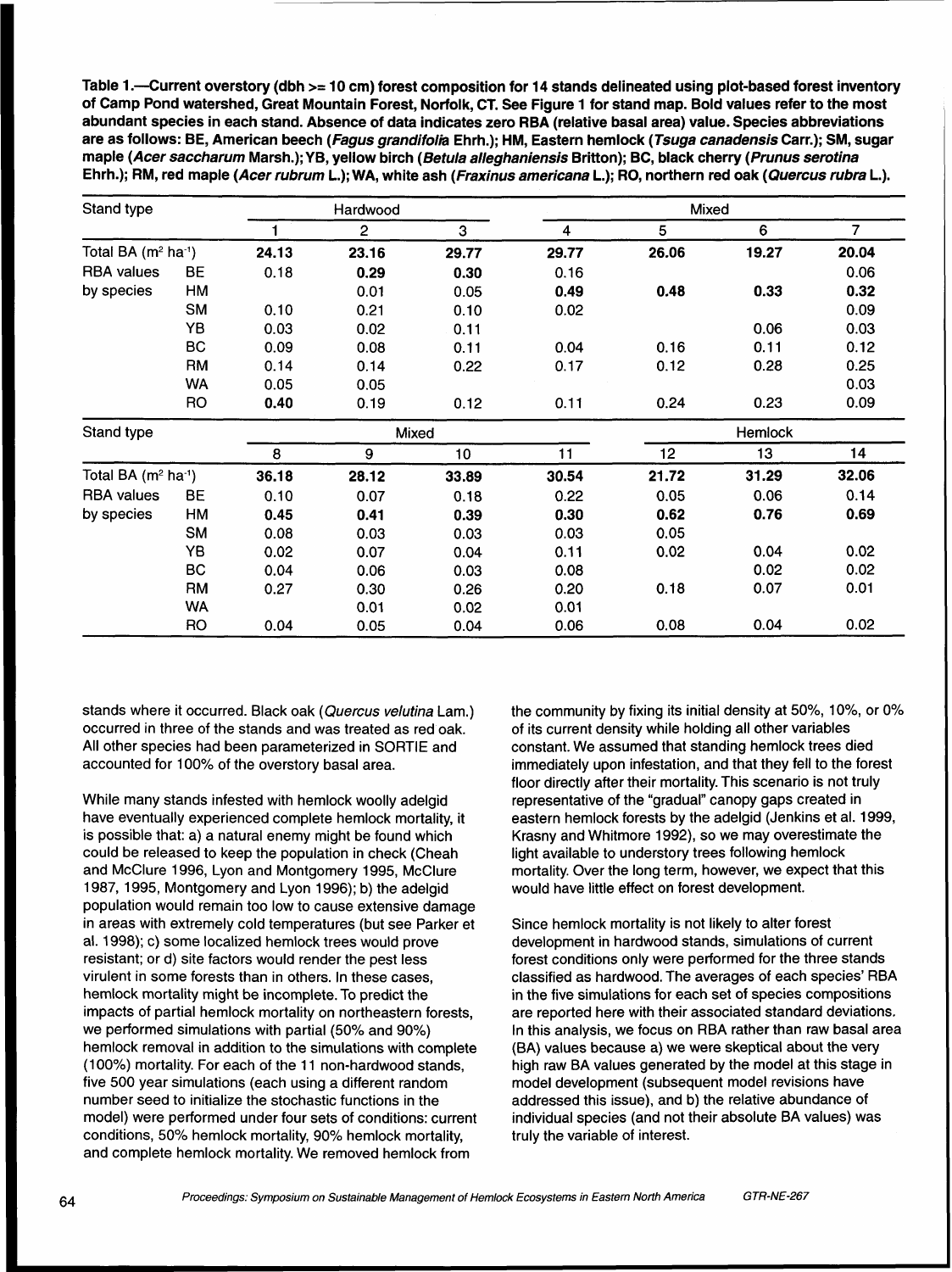# **Results**

## **Current conditions**

In simulations representing future development from existing<br>conditions in the hardwood stands (Table 2), initial RBA of<br>early-successional and shade-intolerant species were<br>replaced by beech, yellow birch, and sugar maple (Table 2), the RBA of hemlock remained roughly constant or increased slightly; beech RBA also increased slightly. At the same time, in these stands the RBA of early successional species such as red oak (Quercus rubra L.), red maple (Acer rubrum L.), and black cherry (Prunus serotina Ehrh.) declined. Similar trends were seen in the development of the mixed stands through time (Table 2). In general, where beech, hemlock, and yellow birch were present, they increased dramatically in RBA at the expense of other species, especially red maple and black cherry.

### **Hemlock removal**

When hemlock was completely removed from the three hemlock stands (Table 3), the remaining late-successional species dominated stand development. Beech and yellow birch were present, and they gained dramatically in RBA<br>over time with a concomitant decrease in basal area of

# **Dynamics of late-successional species Discussion**

The long-term dynamics of succession depended on the initial relative abundances of the species present. In **Consequences of hemlock mortality**  particular, the presence or absence of yellow birch, hemlock, and beech strongly influenced community composition after 500 years of undisturbed succession. When beech was the only species remaining, it dominated by year 50 (Table 3, stand 4); when yellow birch remained alone, it dominated within 300 years (Table 3, stand 6). When hemlock was the only species present of the three (Tables **4** and 5, stand 5), it gained steadily though its RBA increase was not as rapid.

When two of the three species occurred together, dynamics were less predictable. For example, when beech and yellow birch occurred together in the absence of hemlock (Table 3, stands 4- 14; Table 2, stand I), both species were present and had gained RBA in year 500. Beech was quicker to gain basal area, becoming the most abundant in late succession

no matter what its initial abundance. In the one case where yellow birch was more abundant than beech at year 500 (Table 5, stand **9),** both species were equally abundant

More common, however, were simulations in which all three species occurred simultaneously. Under these conditions hemlock was most likely to gain dominance by year 20, but the composition of the remaining forest and the initial abundances of all three late-successional species were better predictors of late-successional outcome.

### **Dynamics of early-successional species**

When none of the three late-successional species were present, early-successional species persisted in the stand through year 500 (Figure 2; Table 3, stand 5). When both types of species were present, however, the trend from year zero was predictable: the early-successional species steadily lost relative basal area while the late-successional species gained (Figure 3).

over time with a concomitant decrease in basal area of a tyear 500, if white ash (*Fraxinus americana* L.) persisted, it<br>early-successional species. When hemlock was removed<br>completely from mixed stands the situation was s beech or yellow birch was present it gained significantly. While they dominated late in succession when no other late-<br>Under these conditions, though, each species had a greater successional species was present (Figure 2), When hemlock was partially removed from both hemlock<br>and mixed stands, the remaining late-successional species<br>dominated forest structure at year 500 (Tables 4 and 5).<br>Overall, in simulations representing partial hemlock d

If the current spreading pattern of hemlock woolly adelgid infestation in southern New England reaches Great Mountain Forest, and if a suitable natural enemy or an insecticide practical for forest use does not become available, it is possible that virtually all hemlock in this community will be lost. Forest development after adelgid infestation will depend on the composition of the forest community when the adelgid arrives. The stands that do not currently contain hemlockwill continue to develop as predicted, with a gradual decline in early-successional species and an accompanying increase in late-successional species. In predominantly hemlock stands, the loss of hemlock will be accompanied by an increase in yellow birch, a gap-phase species. If beech is present when hemlock dies, the model predicts that beech will increase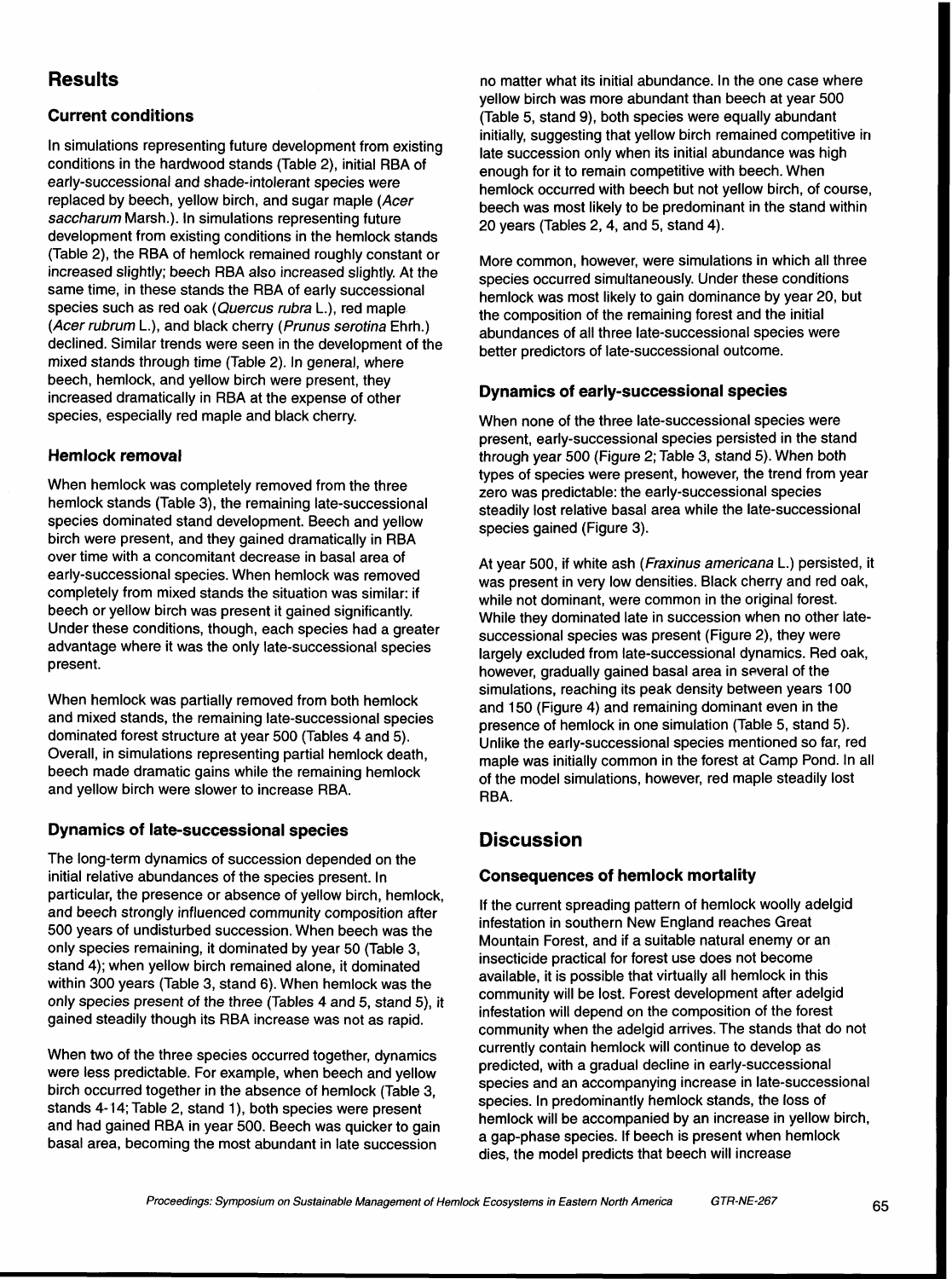**Table 2.-Comparisons of current relative basal area (RBA) with RBA predicted by SORTIE after** 500 **years of undisturbed succession. Initial data are based on** 1994 **field measurements. Final values refer to the mean (standard deviation) of five 500-year SORTIE simulations. Proportions may not add to**  1 .OO **due to rounding. Bold type indicates the most dominant species. See Figure** 1 **for stand map. Species are listed in order of decreasing shade tolerance (as described by Canham et al.** 1994). **Absence of data indicates zero RBA value.** 

|            | Stand type Hardwood    |                                |                        | Mixed                  |                        |                        |                                                  |  |  |
|------------|------------------------|--------------------------------|------------------------|------------------------|------------------------|------------------------|--------------------------------------------------|--|--|
|            |                        | $\overline{c}$                 | 3                      | 4                      | 5                      | 6                      | 7                                                |  |  |
| Species    | initial final (SD)     | initial final (SD)             | initial final (SD)     | initial final (SD)     | initial final (SD)     | initial final (SD)     | initial final (SD)                               |  |  |
| <b>BE</b>  | $0.18$ 0.83 (0.06)     | $0.29$ 0.72 (0.06)             | $0.30$ $0.72$ $(0.12)$ | $0.16$ 0.52 (0.11)     |                        |                        | $0.06$ 0.38 $(0.07)$                             |  |  |
| HM         |                        | $0.01$ $0.01$ $(0.02)$         | $0.05$ $0.01$ $(0.03)$ | $0.49$ 0.43 (0.09)     | $0.48$ 0.86 (0.02)     | $0.33$ 0.71 (0.10)     | $0.32$ 0.35 (0.08)                               |  |  |
| <b>SM</b>  | 0.10                   | $0.21$ 0.18 (0.05)             | $0.10$ $0.03$ $(0.03)$ | 0.02                   |                        |                        | $0.09$ $0.01$ $(0.02)$                           |  |  |
| YB         | $0.03$ $0.05$ $(0.05)$ | $0.02$ $0.03$ $(0.04)$         | $0.11$ $0.18$ $(0.12)$ |                        |                        | $0.06$ $0.10$ $(0.10)$ | $0.03$ $0.13$ $(0.04)$                           |  |  |
| <b>BC</b>  | $0.09$ $0.03$ $(0.03)$ | $0.08$ $0.02$ $(0.03)$         | $0.11$ $0.01$ $(0.02)$ | $0.04$ $0.01$ $(0.02)$ | $0.16$ $0.05$ $(0.05)$ | $0.11$ $0.07$ $(0.05)$ | $0.12$ $0.08$ $(0.05)$                           |  |  |
| <b>RM</b>  | $0.14$ 0.05 (0.03)     | $0.14$ $0.02$ $(0.03)$         | $0.22$ $0.04$ $(0.05)$ | $0.17$ $0.03$ $(0.03)$ | $0.12$ $0.03$ $(0.06)$ | $0.28$ 0.04 (0.03)     | $0.25$ 0.03 (0.03)                               |  |  |
| WA         | $0.05$ $0.01$ $(0.02)$ | $0.05$ $0.01$ $(0.02)$         |                        |                        |                        |                        | 0.03                                             |  |  |
| RO.        | $0.40$ $0.03$ $(0.04)$ | $0.19$ $0.02$ $(0.04)$         | 0.12                   | $0.11$ $0.01$ $(0.02)$ | $0.24$ 0.05 (0.05)     | $0.23$ $0.09$ $(0.04)$ | $0.09$ $0.01$ $(0.01)$                           |  |  |
| Stand type | Mixed                  |                                |                        |                        | <b>Hemlock</b>         |                        |                                                  |  |  |
|            | 8                      | 9                              | 10 <sup>1</sup>        | 11                     | 12                     | 13                     | 14                                               |  |  |
| Species    | initial final (SD)     | initial final (SD)             | initial final (SD)     | initial final (SD)     | initial final (SD)     | initial final (SD)     | initial final (SD)                               |  |  |
| <b>BE</b>  | $0.10$ $0.31$ $(0.11)$ | $0.07$ 0.15 (0.03)             | $0.18$ $0.34$ $(0.05)$ | $0.22$ 0.51 (0.07)     | $0.05$ $0.06$ $(0.04)$ | $0.06$ $0.17$ $(0.09)$ | $0.14$ $0.25$ $(0.13)$                           |  |  |
| HM         | $0.45$ $0.51$ $(0.12)$ | $0.41$ 0.58 (0.15)             | $0.39$ $0.49$ $(0.06)$ | $0.30$ 0.24 (0.13)     | $0.62$ 0.88 (0.07)     | $0.76$ $0.78$ $(0.08)$ | $0.69$ $0.67$ $(0.10)$                           |  |  |
|            | $0.08$ $0.05$ $(0.03)$ | 0.03                           | 0.03                   | 0.03                   | $0.05$ $0.01$ $(0.01)$ |                        |                                                  |  |  |
| <b>SM</b>  |                        |                                |                        |                        | 0.02                   | $0.04$ $0.05$ $(0.03)$ | $0.02$ $0.03$ $(0.03)$                           |  |  |
| YB         | $0.02$ 0.06 (0.05)     | $0.07$ 0.18 (0.15)             | $0.04$ 0.1 (0.04)      | $0.11$ $0.17$ $(0.09)$ |                        |                        |                                                  |  |  |
| <b>BC</b>  | 0.04                   | $0.06$ $0.03$ $(0.04)$         | $0.03$ $0.01$ $(0.01)$ | 0.08                   |                        | 0.02                   |                                                  |  |  |
| <b>RM</b>  | $0.27$ $0.06$ $(0.05)$ | $0.30$ $0.04$ $(0.03)$         | $0.26$ 0.07 (0.07)     | $0.20$ $0.03$ $(0.04)$ | $0.18$ 0.05 (0.08)     | $0.07$ $0.01$ $(0.01)$ |                                                  |  |  |
| <b>WA</b>  | $0.04$ $0.01$ $(0.02)$ | 0.01<br>$0.05$ $0.02$ $(0.03)$ | 0.02                   | $0.01$ $0.01$ $(0.02)$ |                        |                        | $0.02$ $0.01$ $(0.03)$<br>$0.11$ $0.03$ $(0.08)$ |  |  |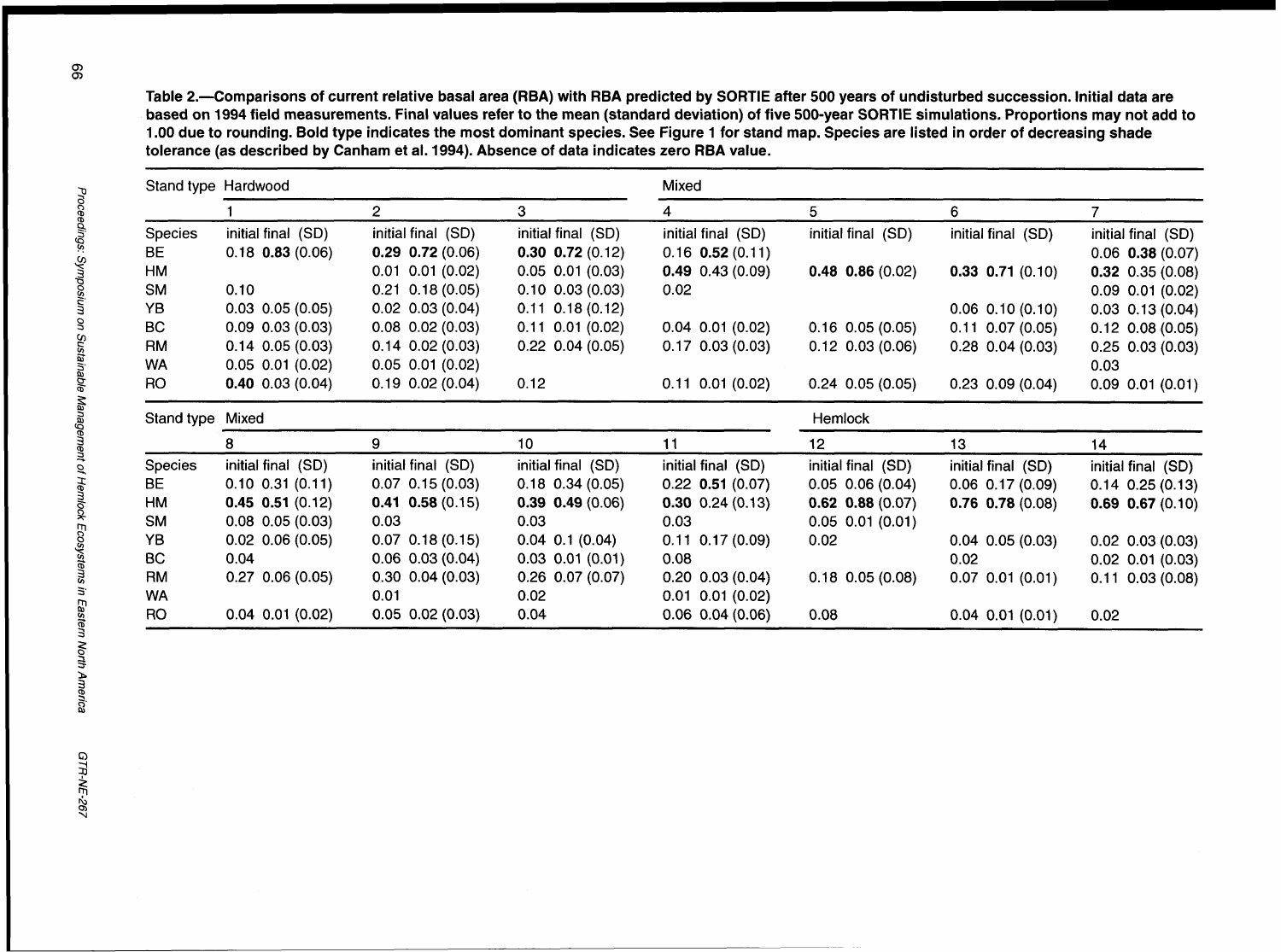Table 3.--Comparisons of **RBA** with hypothetical complete eastern hemlock mortality due to woolly adelgid infestation with **RBA**  predicted by SORTIE after 500 years of undisturbed succession following eastern hemlock mortality. Simulations were performed for Mixed and Hemlock stands only (stands 4-14). See Figure 1 for stand map. Initial data are based on 1994 field measurements minus eastern hemlock. Final values refer to the mean (standard deviation) of five 500-year SORTIE simulations. Proportions may not add to 1 .OO due to rounding. Bold type indicates the most dominant species; absence of data indicates a zero **RBA** value. Species are listed in order of decreasing shade tolerance (as described by Canham et a1.1994).

| Stand type | Mixed                  |                        |                        |                        |                        |                        |  |  |  |
|------------|------------------------|------------------------|------------------------|------------------------|------------------------|------------------------|--|--|--|
|            | 4                      | 5                      | 6                      | 7.                     | 8                      | 9                      |  |  |  |
| Species    | initial final (SD)     | initial final (SD)     | initial final (SD)     | initial final (SD)     | initial final (SD)     | initial final (SD)     |  |  |  |
| BE         | $0.32$ 0.91 (0.03)     |                        |                        | $0.09$ 0.57 (0.10)     | $0.18$ 0.81 (0.08)     | $0.12$ $0.39$ $(0.11)$ |  |  |  |
| HM         |                        |                        |                        |                        |                        |                        |  |  |  |
| <b>SM</b>  | $0.04$ $0.01$ $(0.02)$ |                        |                        | $0.14$ $0.03$ $(0.03)$ | $0.15$ $0.02$ $(0.03)$ | 0.05                   |  |  |  |
| YB         |                        |                        | $0.08$ 0.71 (0.07)     | $0.05$ $0.23$ $(0.13)$ | $0.03$ $0.08$ $(0.06)$ | $0.12$ 0.53 (0.11)     |  |  |  |
| BC.        | $0.08$ $0.02$ $(0.04)$ | $0.31$ $0.32$ $(0.07)$ | $0.17$ 0.09 (0.02)     | $0.17$ $0.07$ $(0.04)$ | $0.08$ $0.05$ $(0.05)$ | $0.10$ $0.03$ $(0.02)$ |  |  |  |
| <b>RM</b>  | $0.34$ 0.05 (0.03)     | $0.23$ 0.25 (0.06)     | $0.41$ 0.06 (0.04)     | $0.37$ 0.07 (0.03)     | $0.48$ 0.04 (0.04)     | $0.50$ 0.05 (0.02)     |  |  |  |
| <b>WA</b>  |                        |                        |                        | $0.05$ $0.01$ $(0.02)$ |                        | 0.02                   |  |  |  |
| RO.        | $0.22$ 0.01 (0.02)     | $0.46$ 0.42 (0.08)     | $0.34$ 0.14 (0.07)     | 0.13                   | 0.08                   | 0.09                   |  |  |  |
| Stand type | Mixed                  |                        | Hemlock                |                        |                        |                        |  |  |  |
|            | 10                     | 11                     | 12                     | 13                     | 14                     |                        |  |  |  |
| Species    | initial final (SD)     | initial final (SD)     | initial final (SD)     | initial final (SD)     | initial final (SD)     |                        |  |  |  |
| BE         | $0.30$ 0.78 $(0.08)$   | $0.31$ $0.65$ (0.08)   | $0.14$ $0.37$ $(0.07)$ | $0.27$ 0.59 (0.13)     | $0.47$ 0.76 (0.14)     |                        |  |  |  |
| HM         |                        |                        |                        |                        |                        |                        |  |  |  |
| <b>SM</b>  | $0.06$ $0.01$ $(0.01)$ | $0.04$ 0.01 (0.02)     | $0.14$ $0.20$ $(0.02)$ |                        |                        |                        |  |  |  |
| YB         | $0.07$ $0.09$ $(0.03)$ | $0.15$ $0.22$ $(0.06)$ | $0.05$ 0.41 (0.10)     | $0.17$ 0.23 (0.08)     | $0.06$ $0.13$ $(0.09)$ |                        |  |  |  |
| BC         | $0.05$ $0.02$ $(0.01)$ | $0.12$ $0.06$ $(0.02)$ |                        | $0.09$ $0.02$ $(0.02)$ | $0.06$ $0.02$ $(0.03)$ |                        |  |  |  |
| <b>RM</b>  | $0.43$ 0.09 (0.07)     | $0.28$ 0.06 (0.05)     | $0.47$ 0.12 (0.04)     | $0.31$ 0.05 (0.04)     | $0.35$ $0.08$ $(0.05)$ |                        |  |  |  |
| <b>WA</b>  | $0.03$ $0.01$ $(0.03)$ | 0.01                   |                        |                        |                        |                        |  |  |  |
| RO         | 0.06                   | 0.09                   | $0.21$ $0.08$ $(0.07)$ | $0.16$ $0.11$ $(0.08)$ | $0.06$ $0.01$ $(0.02)$ |                        |  |  |  |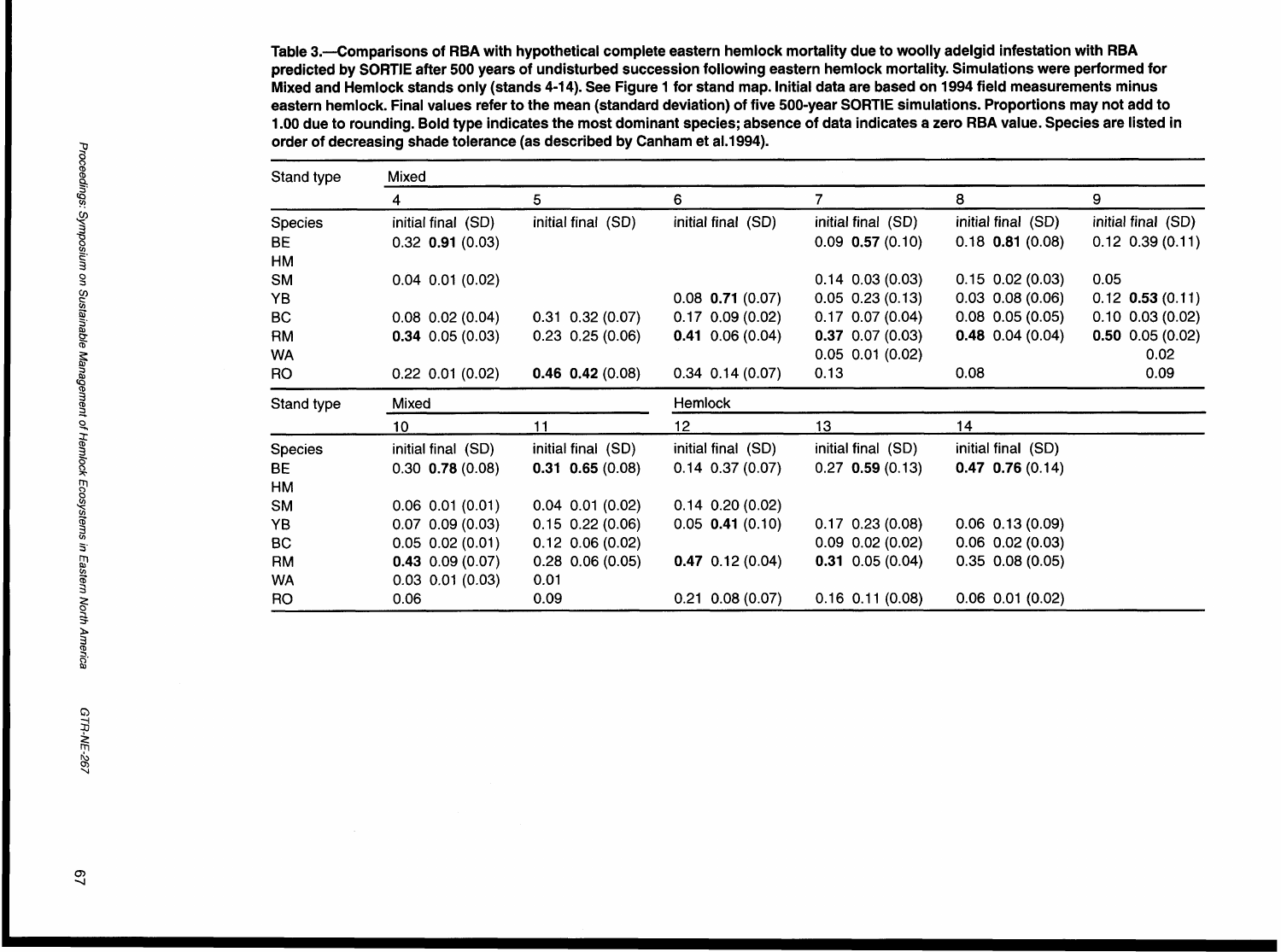Table 4.-Comparisons of RBA with hypothetical 50% eastern hemlock mortality due to woolly adelgid infestation with RBA predicted by SORTIE after 500 years of undisturbed succession following 50% eastern hemlock mortality in each 10 cm size class. Simulations were performed for Mixed and Hemlock stands only (stands 4-14). See Figure 1 for stand map. Initial data are based on 1994 field measurements minus 50% of eastern hemlock. Final values refer to the mean (standard deviation) of five 500-year SORTIE simulations. Proportions may not add to 1 .OO due to rounding. Bold type indicates the most dominant species; absence of data indicates a zero RBA value. Species are listed in order of decreasing shade tolerance (as described by Canham et a1.1994).

| Stand type     | Mixed                  |                        |                        |                        |                        |                        |  |  |  |
|----------------|------------------------|------------------------|------------------------|------------------------|------------------------|------------------------|--|--|--|
|                | 4                      | 5                      | 6                      |                        | 8                      | 9                      |  |  |  |
| Species        | initial final (SD)     | initial final (SD)     | initial final (SD)     | initial final (SD)     | initial final (SD)     | initial final (SD)     |  |  |  |
| BE.            | $0.21$ 0.70 $(0.05)$   |                        |                        | $0.08$ 0.46 (0.12)     | $0.13$ 0.46 (0.05)     | $0.09$ $0.33$ $(0.05)$ |  |  |  |
| HM             | $0.33$ 0.23 (0.07)     | $0.32$ 0.74 (0.08)     | $0.20$ 0.50 (0.04)     | $0.19$ $0.19$ $(0.04)$ | $0.29$ 0.46 (0.06)     | $0.27$ 0.37 (0.04)     |  |  |  |
| <b>SM</b>      | $0.03$ $0.01$ $(0.03)$ |                        |                        | $0.11$ $0.03$ $(0.03)$ | 0.11                   | $0.03$ $0.01$ $(0.01)$ |  |  |  |
| YB             |                        |                        | $0.07$ $0.30$ $(0.09)$ | $0.04$ $0.16$ $(0.14)$ | $0.02$ $0.01$ $(0.01)$ | $0.09$ $0.21$ $(0.08)$ |  |  |  |
| <b>BC</b>      | $0.05$ 0.04 (0.05)     | $0.21$ 0.14 (0.06)     | $0.13$ $0.08$ $(0.03)$ | $0.14$ $0.08$ $(0.03)$ | $0.06$ $0.03$ $(0.03)$ | $0.07$ $0.03$ $(0.03)$ |  |  |  |
| RM             | 0.23                   | $0.16$ $0.06$ $(0.05)$ | $0.33$ $0.02$ $(0.02)$ | $0.30$ 0.05 (0.03)     | $0.34$ 0.02 (0.04)     | $0.36$ 0.05 (0.04)     |  |  |  |
| <b>WA</b>      |                        |                        |                        | 0.04                   |                        | 0.01                   |  |  |  |
| <b>RO</b>      | $0.15$ $0.02$ $(0.04)$ | $0.31$ $0.05$ $(0.06)$ | $0.27$ 0.11 (0.09)     | $0.10$ $0.01$ $(0.02)$ | $0.06$ $0.01$ $(0.02)$ | $0.06$ $0.01$ $(0.02)$ |  |  |  |
| Stand type     | Mixed                  |                        | Hemlock                |                        |                        |                        |  |  |  |
|                | 10                     | 11                     | 12 <sub>2</sub>        | 13                     | 14                     |                        |  |  |  |
| <b>Species</b> | initial final (SD)     | initial final (SD)     | initial final (SD)     | initial final (SD)     | initial final (SD)     |                        |  |  |  |
| BE             | $0.23$ 0.51 (0.12)     | $0.25$ 0.58 (0.09)     | $0.08$ 0.11 (0.04)     | $0.10$ $0.23$ $(0.03)$ | $0.22$ $0.33$ $(0.10)$ |                        |  |  |  |
| <b>HM</b>      | $0.22$ 0.32 (0.13)     | $0.21$ $0.16$ (0.07)   | $0.45$ 0.78 (0.14)     | $0.62$ $0.69$ $(0.03)$ | $0.54$ $0.48$ $(0.08)$ |                        |  |  |  |
| <b>SM</b>      | $0.04$ $0.01$ $(0.01)$ | 0.03                   | $0.08$ $0.02$ $(0.03)$ |                        |                        |                        |  |  |  |
| YB             | $0.05$ $0.08$ $(0.09)$ | $0.12$ $0.17$ $(0.06)$ | $0.03$ $0.03$ $(0.07)$ | $0.06$ $0.04$ $(0.03)$ | $0.03$ $0.09$ $(0.03)$ |                        |  |  |  |
| BC             | $0.04$ $0.02$ $(0.02)$ | $0.10$ $0.01$ $(0.02)$ |                        | 0.03                   | $0.03$ $0.03$ $(0.03)$ |                        |  |  |  |
| RM             | $0.33$ 0.04 (0.07)     | $0.22$ 0.05 (0.06)     | $0.26$ $0.03$ $(0.03)$ | $0.12$ $0.03$ $(0.03)$ | $0.16$ $0.06$ $(0.04)$ |                        |  |  |  |
| <b>WA</b>      | $0.03$ $0.02$ $(0.04)$ | 0.01                   |                        |                        |                        |                        |  |  |  |
| RO             | 0.05                   | $0.07$ $0.02$ $(0.04)$ | $0.11$ $0.03$ $(0.04)$ | $0.06$ $0.01$ $(0.02)$ | $0.03$ $0.01$ $(0.02)$ |                        |  |  |  |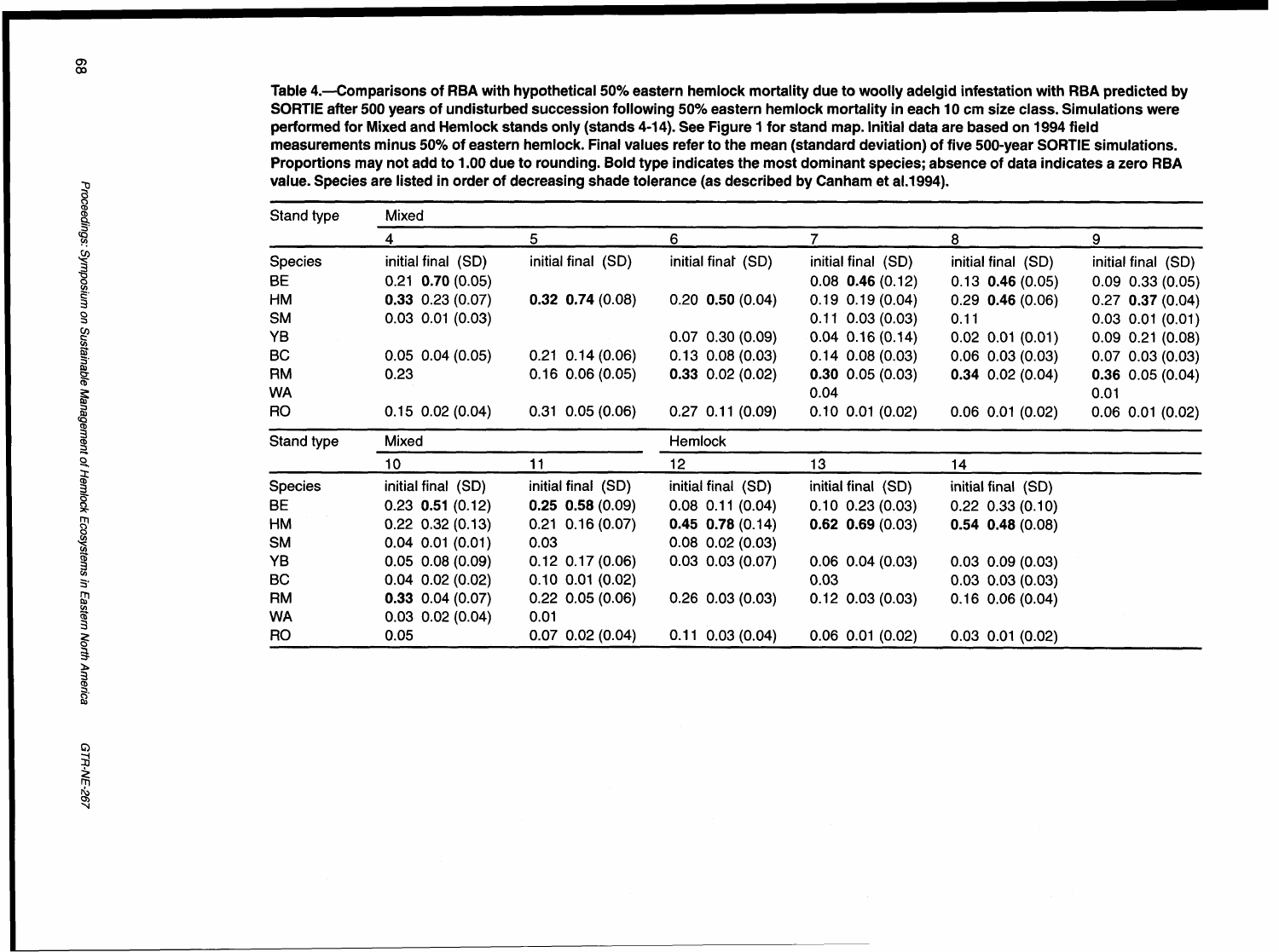Table 5.--Comparisons of RBA with hypothetical 90% eastern hemlock mortality due to woolly adelgid infestation with RBA predicted by SORTIE after 500 years of undisturbed succession following 90% eastern hemlock mortality in each 10 cm size class. Simulations were performed for Mixed and Hemlock stands only (stands 4-14). See Figure 1 for stand map. Initial data are based on 1994 field measurements minus 90% of eastern hemlock. Final values refer to the mean (standard deviation) of five 500-year SORTIE simulations. Proportions may not add to 1 .OO due to rounding. Bold type indicates the most dominant species; absence of data indicates a zero RBA value. Species are listed in order of decreasing shade tolerance (as described by Canham et al.1994).

| Stand type     | Mixed                  |                        |                        |                        |                        |                        |  |  |  |
|----------------|------------------------|------------------------|------------------------|------------------------|------------------------|------------------------|--|--|--|
|                | 4                      | 5.                     | 6                      | 7                      | 8                      | 9                      |  |  |  |
| Species        | initial final (SD)     | initial final (SD)     | initial final (SD)     | initial final (SD)     | initial final (SD)     | initial final (SD)     |  |  |  |
| BE             | $0.29$ 0.81 (0.06)     |                        |                        | $0.09$ 0.56 $(0.08)$   | $0.17$ 0.74 (0.07)     | $0.12$ $0.36$ $(0.07)$ |  |  |  |
| HМ             | $0.09$ 0.14 (0.08)     | $0.09$ $0.28$ $(0.08)$ | $0.04$ 0.11 (0.03)     | $0.07$ $0.08$ $(0.02)$ | $0.07$ $0.07$ $(0.05)$ | $0.05$ 0.11 (0.04)     |  |  |  |
| <b>SM</b>      | 0.04                   |                        |                        | $0.13$ $0.02$ $(0.04)$ | $0.14$ $0.01$ $(0.02)$ | 0.04                   |  |  |  |
| YB             |                        |                        | $0.08$ 0.63 $(0.05)$   | $0.05$ $0.15$ $(0.10)$ | $0.03$ 0.05 (0.02)     | $0.12$ 0.42 (0.05)     |  |  |  |
| BC             | $0.07$ $0.02$ $(0.03)$ | $0.28$ 0.27 (0.09)     | $0.16$ $0.06$ $(0.01)$ | $0.16$ $0.06$ $(0.04)$ | $0.07$ $0.01$ $(0.01)$ | $0.10$ $0.06$ $(0.06)$ |  |  |  |
| RM             | $0.31$ $0.01$ $(0.03)$ | $0.21$ $0.14$ $(0.03)$ | $0.40$ 0.08 (0.02)     | $0.35$ 0.07 (0.08)     | $0.45$ 0.10 (0.06)     | $0.47$ 0.05 (0.02)     |  |  |  |
| <b>WA</b>      |                        |                        |                        | $0.04$ $0.01$ $(0.03)$ |                        | 0.02                   |  |  |  |
| RO.            | $0.20$ $0.02$ $(0.03)$ | $0.41$ $0.30$ $(0.12)$ | $0.32$ $0.12$ $(0.04)$ | $0.12$ 0.04 (0.04)     | $0.08$ $0.02$ $(0.03)$ | 0.08                   |  |  |  |
| Stand type     | Mixed                  | Hemlock                |                        |                        |                        |                        |  |  |  |
|                | 10                     | 11                     | 12                     | 13                     | 14                     |                        |  |  |  |
| <b>Species</b> | initial final (SD)     | initial final (SD)     | initial final (SD)     | initial final (SD)     | initialf inal (SD)     |                        |  |  |  |
| BE             | $0.29$ $0.80$ $(0.11)$ | $0.31$ $0.62$ (0.10)   | $0.12$ $0.29$ $(0.07)$ | $0.21$ 0.43 (0.07)     | $0.37$ $0.70$ $(0.06)$ |                        |  |  |  |
| HM             | $0.06$ $0.10$ $(0.06)$ | $0.03$ $0.07$ $(0.04)$ | $0.12$ 0.33 (0.12)     | $0.24$ 0.32 (0.06)     | $0.21$ $0.17$ $(0.06)$ |                        |  |  |  |
| <b>SM</b>      | $0.05$ $0.01$ $(0.01)$ | 0.04                   | $0.12$ $0.04$ $(0.04)$ |                        |                        |                        |  |  |  |
| YB             | $0.06$ $0.04$ $(0.03)$ | $0.14$ 0.25 (0.07)     | $0.04$ $0.19$ $(0.13)$ | $0.13$ $0.18$ $(0.08)$ | $0.05$ $0.08$ $(0.07)$ |                        |  |  |  |
| BC             | $0.05$ $0.01$ $(0.02)$ | $0.12$ $0.01$ $(0.02)$ |                        | $0.07$ $0.03$ $(0.03)$ | $0.05$ $0.01$ $(0.02)$ |                        |  |  |  |
| <b>RM</b>      | $0.40$ $0.05$ $(0.07)$ | $0.27$ 0.03 (0.03)     | $0.42$ 0.07 (0.07)     | 0.24                   | $0.27$ $0.01$ $(0.03)$ |                        |  |  |  |
| <b>WA</b>      | 0.03                   | 0.01                   |                        |                        |                        |                        |  |  |  |
| RO.            | 0.06                   | $0.08$ $0.01$ $(0.02)$ | $0.18$ $0.08$ $(0.06)$ | $0.12$ $0.04$ $(0.05)$ | $0.05$ $0.02$ $(0.02)$ |                        |  |  |  |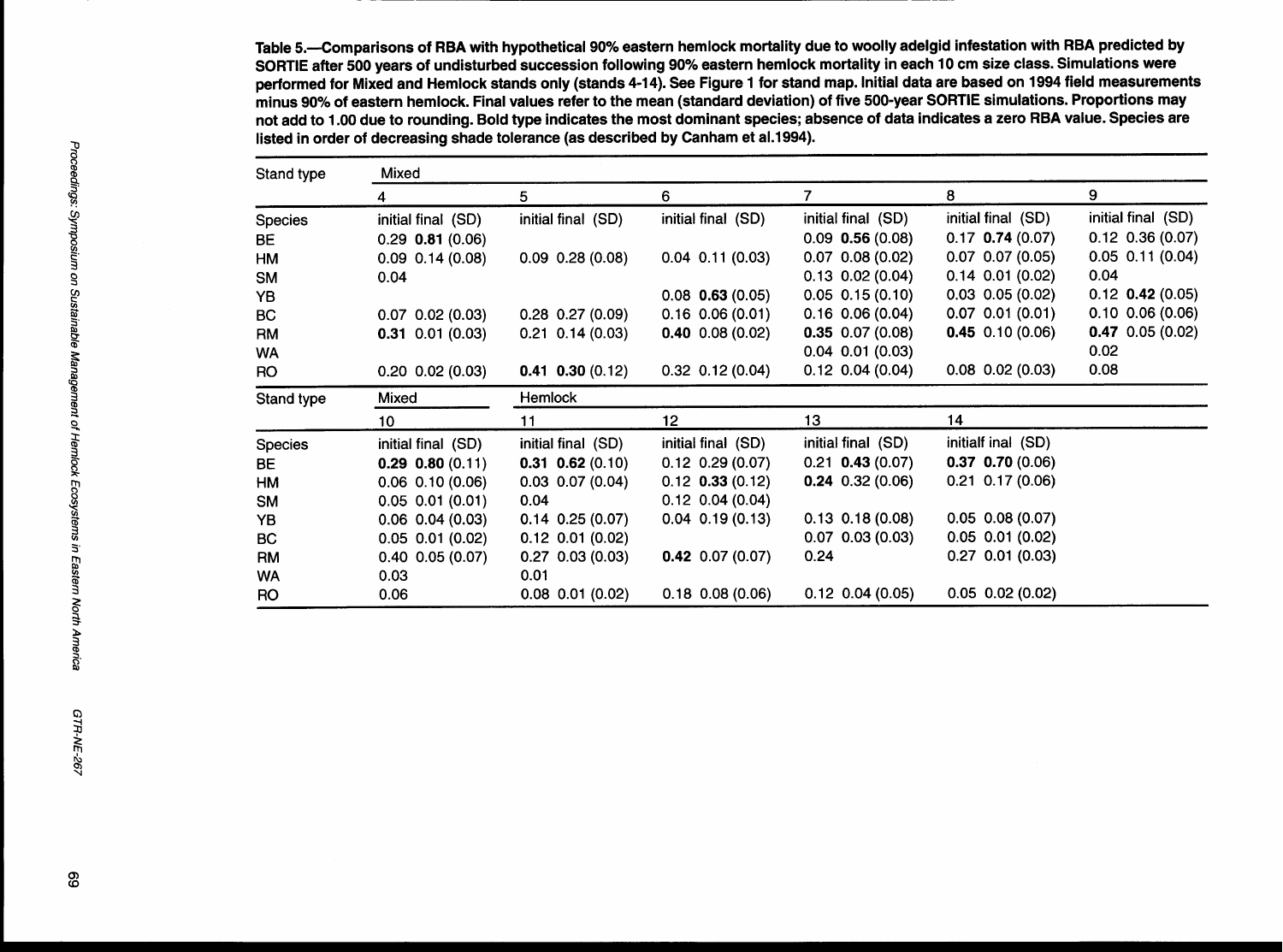

Figure 2.-Predicted effect of complete hemlock mortality in a stand with no other late-successional species (stand 5; see Tables 2, and 3 for initial and final conditions). Top panel shows succession through year 500 with no mortality, and bottom panel shows succession through year 500 with 100 *5%* mortality. Line traces mean RBA values at 5-year time steps. Species abbreviations are as defined in Table 1.



 $0.10$ 

 $0.00$ 

Proceedings: Symposium on Sustainable Management of Hemlock Ecosystems in Eastern North America GTR-NE-267

0 100 200 300 400 500 **year**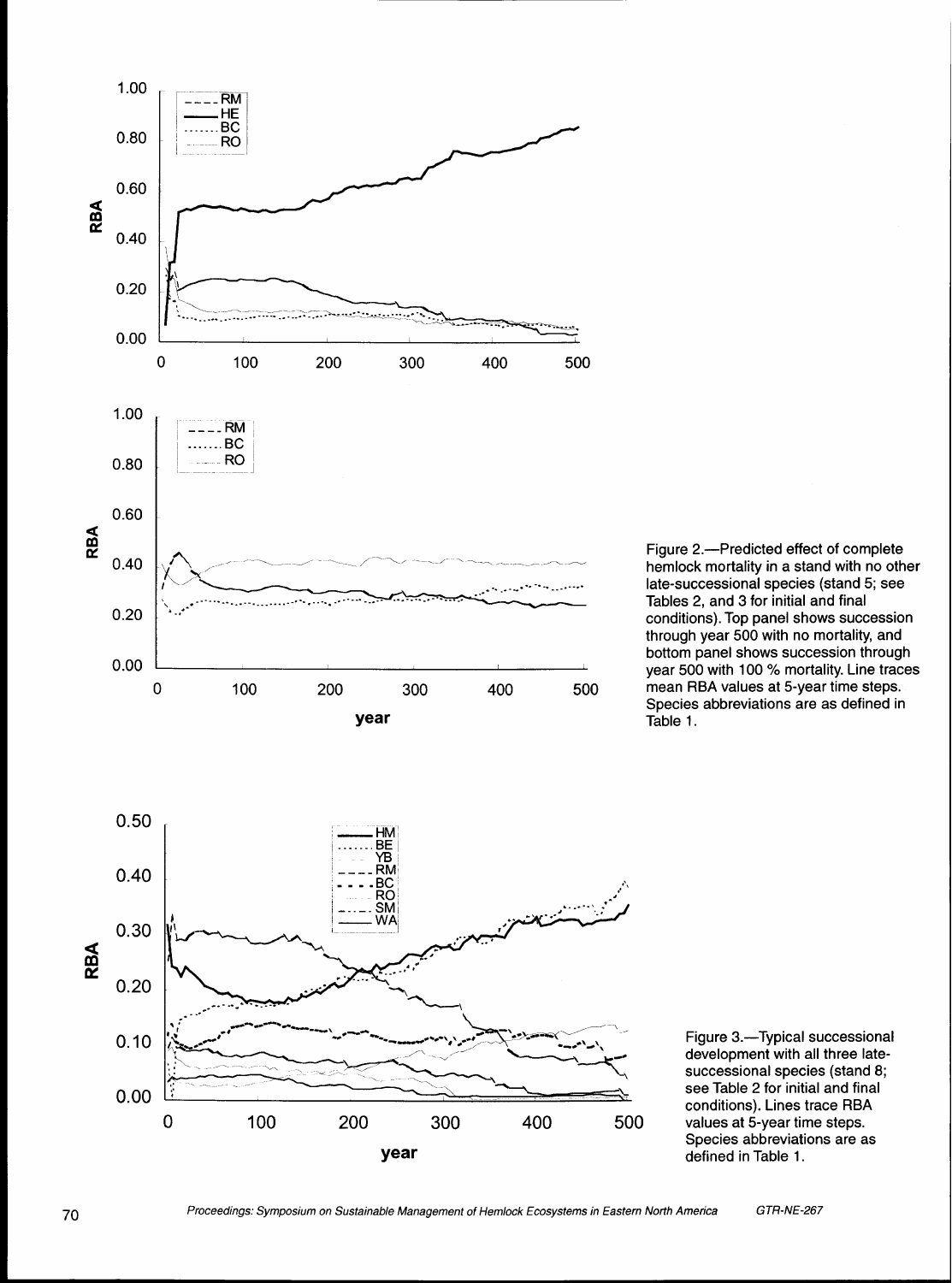

**Figure 4.-Typical red oak peak and decline around year** 100 **(top panel: stand** 12, **no hemlock; middle panel: stand** 13, **no hemlock; bottom panel: stand 6, no hemlock; see Table** 3 **for initial and final RBA values). Lines trace RBA at 5-year time steps. Species abbreviations are as defined in Table** 1.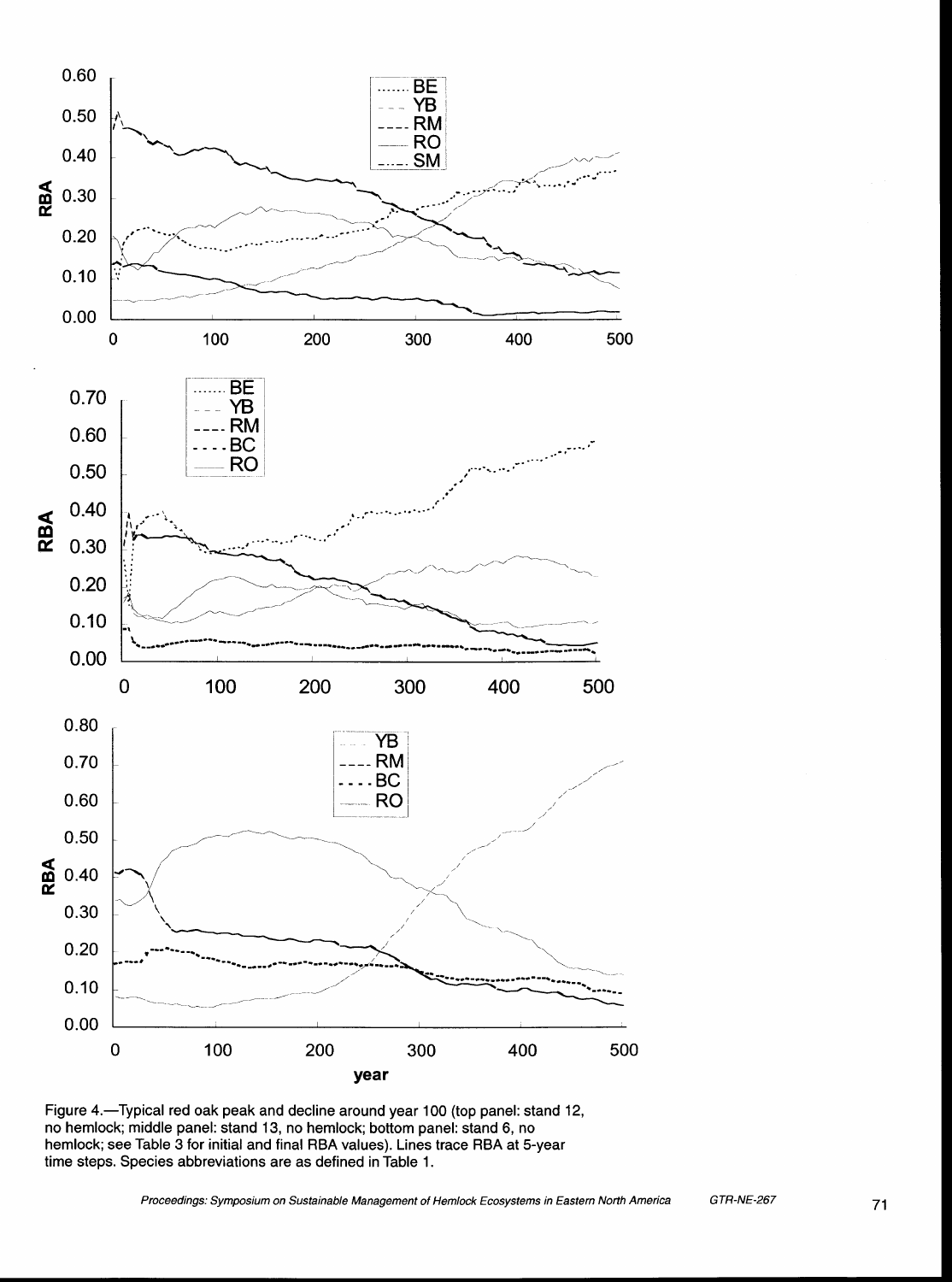| Species        | Years to 3 m<br>height in full sun | Years to 3 m<br>height in 1% sun | Mean dispersal<br>distance (m) | 5-year survivorship<br>of a 1 cm sapling<br>in full sun |  |
|----------------|------------------------------------|----------------------------------|--------------------------------|---------------------------------------------------------|--|
| <b>BE</b>      | 19.4                               | 55.0                             | 5.9                            | 0.92                                                    |  |
| HM             | 15.5                               | 75.3                             | 4.1                            | 0.91                                                    |  |
| <b>SM</b>      | 18.4                               | 31.7                             | 8.1                            | 0.69                                                    |  |
| <b>RM</b>      | 14.6                               | 92.8                             | 10.6                           | 0.35                                                    |  |
| YΒ             | 13.9                               | 29.3                             | 31.0 <sup>1</sup>              | 0.65                                                    |  |
| R <sub>O</sub> | 11.9                               | 125.4                            | 8.7                            | 0.38                                                    |  |
| <b>BC</b>      | 11.4                               | 49.5                             | 8.0                            | 0.53                                                    |  |
| WA             | 11.9                               | 100.6                            | 16.3                           | 0.20                                                    |  |

**Table 6.-Metrics summarizing interspecific variation among competitive strategies (from Pacala et al. 1996). See Table 1 for species abbreviations.** 

'The estimated value was > 65 m; Pacala et al. (1996) chose the lower value based on statistical considerations and because their field plots were not large enough to ensure reliability of estimates this high (see Ribbens et al. 1994).

dramatically and quickly in these stands as well. In mixed stands, the sequence of development will depend upon the initial presence or absence of the other two latesuccessional species. If beech or yellow birch are present, they will increase in abundance following the loss of hemlock. If neither late-successional species is present, early-successional species will coexist in the undisturbed forest at least to year 500.

If hemlock is not completely lost from the community it is likely to remain at very low densities. In fact, pollen records show that despite the dramatic decline of eastern hemlock in northeastern forests several times throughout history, it has recovered after each decline to be dominant in certain areas of the northeast (Foster and Zebryk 1993).

#### **Late-successional species: life history characteristics**

The continued presence of hemlock in forests for sustained periods of time is evidence of its remarkably high survivorship under low-light and low-growth conditions (Canham et al. 1994, Pacala et al. 1996) (Table 6). Hemlock grows relatively quickly when light is plentiful, but it can also survive while suppressed for long periods of time in the understory. Despite this flexibility, it does not produce and disperse recruits as successfully as the other species that comprise this community (Pacala et al. 1996, Ribbens et al. 1994). As a result, hemlock basal area in this study stayed relatively constant: while it did not lose basal area, it did not gain basal area either, especially when present in a community where it had an initially low abundance and competed with other species. However, the recruitment parameters used in the model may affect these results. In SORTIE, all species except beech are assigned the same number of new recruits per 100 cm diameter tree (Pacala et al. 1996). This may bias these simulations toward more hemlock than was realistic because under natural conditions, hemlock seeds experience a 15 to 25% germination rate and hemlock seedlings are extremely susceptible to failure (Godman and Lancaster 1990,

Mladenoff and Stearns 1993, Swartley 1984). Because of its low regeneration rate, hemlock in the field may actually take much longer to dominate than it did in these simulations. However, certain site conditions may favor hemlock: for example, hemlock is quite successful in ravines and on rocky slopes (Black and Mack 1976, Rogers 1978, Whitney 1 990).

Beech was quick to gain basal area in this forest. While beech grows more slowly than hemlock in full sun, it grows more quickly than hemlock under low light conditions (Table 6). In addition, it survives well under its own deep canopy while saplings of other species are more severely limited by its shade than by the shade of any other species (Canham et al. 1994). It also disperses over a larger distance, though still largely by sprouts, and has even higher low-light survivorship than hemlock (Table 6). As a result, once it is established beech is likely to continue increasing in basal area until it dominates the stand either by itself or with hemlock. Another reason for the quick increase of beech is its reproduction by root sprouting. In fact, in SORTIE the number of recruits per 100 cm beech tree is lower than the number of recruits per 100 cm tree of all other species in order to compensate for this method of reproduction, which is common at Great Mountain Forest (Pacala et al. 1996). While it is possible that these recruitment parameters actually make beech more prolific in SORTIE than in nature, a lower recruitment rate would simply lengthen the temporal scale of the dynamics. Beech saplings will still survive for an exceptionally long time beneath the shade of their conspecifics regardless of how quickly they colonize available space.

After the simulated loss of a significant amount of hemlock in hemlock stands, yellow birch was quick to occupy the space made available. This gap-phase species grows very quickly in full sun (Table 6). It also grows quickly in low light (Table 6), a trait which makes yellow birch uniquely able to take advantage of a small and short-lived gap. However, yellow birch has a low-growth mortality rate intermediate between those of early- and late-successional species (Pacala et al.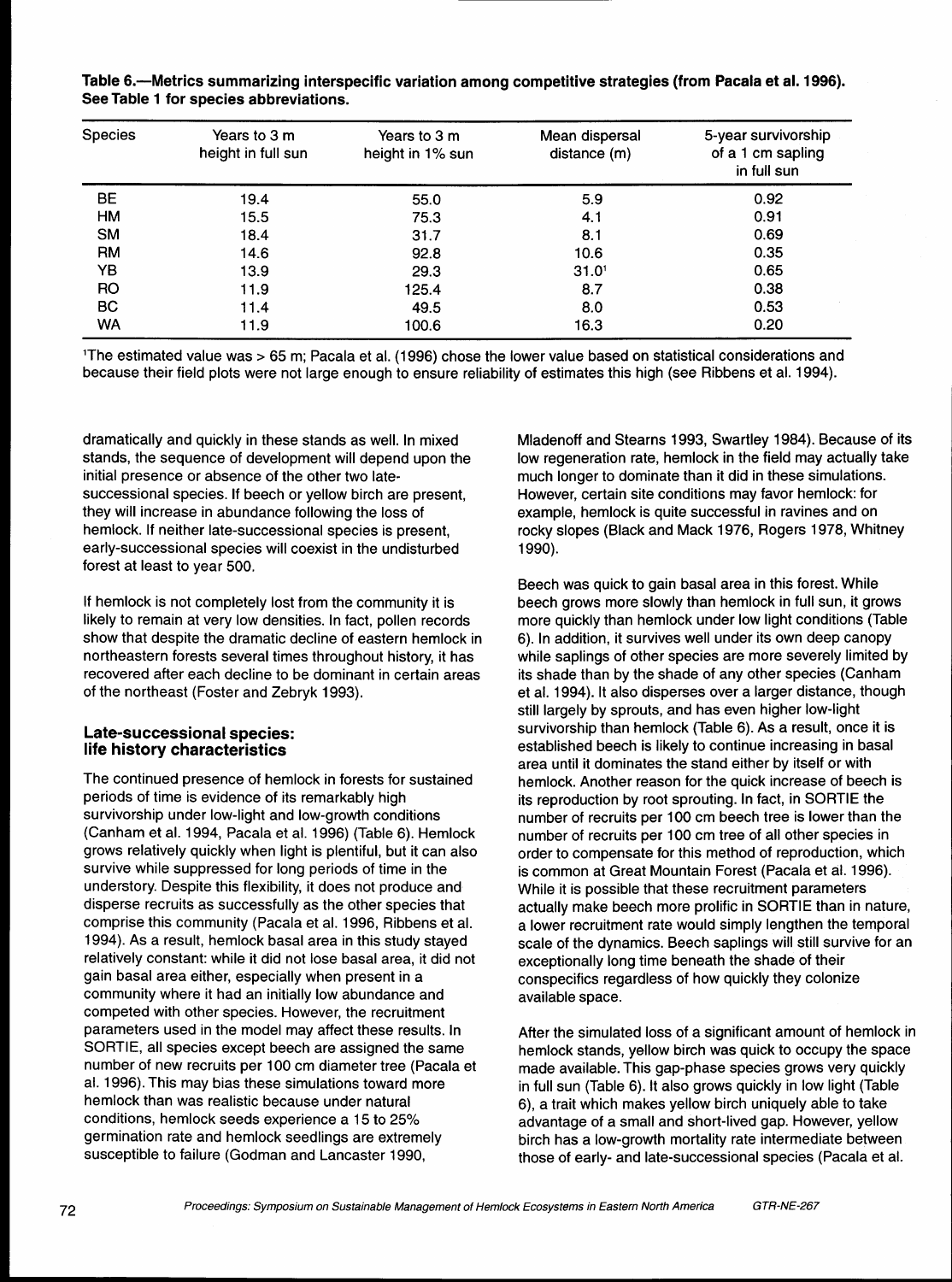Table 7.--Predicted mortality rate (%/5 years) for sapling of each species under ambient light levels **predicted for each canopy species (from Canham et al. 1994). Canopy species are listed horizontally across the top of the table. Species are listed in order of decreasing shade tolerance. SeeTable 1 for species abbreviations.** 

| Sapling species | BЕ   | HM   | <b>SM</b> | YΒ    | BС    | <b>RM</b> | WA    | RO    |
|-----------------|------|------|-----------|-------|-------|-----------|-------|-------|
| BЕ              | 2.6  | 2.5  | 2.2       | 2.2   | 2.1   | 2.2       | 2.1   | 2.1   |
| <b>HM</b>       | 3.0  | 1.2  | < 0.1     | < 0.1 | < 0.1 | < 0.1     | < 0.1 | < 0.1 |
| <b>SM</b>       | 11.8 | 4.8  | 0.6       | 0.6   | 0.2   | 0.4       | 0.2   | 0.2   |
| YΒ              | 20.4 | 11.2 | 2.3       | 2.4   | 1.0   | 1.7       | 1.0   | 1.0   |
| <b>BC</b>       | 25.0 | 8.5  | 0.1       | 0.1   | < 0.1 | < 0.1     | < 0.1 | < 0.1 |
| <b>RM</b>       | 56.0 | 34.4 | 2.7       | 3.1   | 0.1   | 0.1       | 0.1   | 0.1   |
| <b>WA</b>       | 68.1 | 46.8 | 5.9       | 6.5   | 0.5   | 2.6       | 0.5   | 0.4   |
| RO              | 76.8 | 57.3 | 6.6       | 7.5   | 0.1   | 2.1       | 0.1   | 0.1   |

1996). Mortality rate determined the successional status of yellow birch in these stands: after early-successional species, yellow birch was next to die when light became limiting. And under conditions of full sun, yellow birch RBA was outpaced by the early-successional species because its mortality curve lay above those of the early-successional species (Pacala et al. 1996). In field studies, yellow birch seeds are as likely to travel 1 m as 100 m. Incorporated into SORTIE, this flat dispersal function enables it to colonize distant gaps, thereby preventing the species from disappearing.

#### **Early-successional species life history characteristics**

The early dominance of species such as red maple, black cherry, red oak, and white ash can be attributed to quick growth in full sun while their speedy decline resulted from high rates of mortality in low sun (Table 6). These species disperse well and grow quickly, but late-successional species grow almost as quickly in full sun. The latesuccessional species cast more shade and have lower mortality and more rapid growth in the low-light conditions they create (Canham et al. 1994). Thus, if even one latesuccessional tree is established, it will survive and produce recruits until the early-successional species no longer have access to light (Table 7).

# **Conclusions**

While the results from this analysis can be used to predict forest development in other forested watersheds with similar species and size structures, the specific predictions presented here are not directly applicable to every southern New England forest. For example, research in central Connecticut has shown that black birch recruitment is quite common following hemlock mortality (Jenkins et al. 1999, Orwig and Foster 1998). The SORTIE model is not currently parameterized to predict black birch dynamics, and black birch is not common at our study site, so our analysis

excludes this early-successional species. Also not considered here is the potential recruitment and migration of species across stand boundaries. Finally, this analysis does not account for the effects of any other disturbance. It is rare that 500 years of autogenic succession would occur without logging, windthrow, or invasion by another forest pest; these events would interrupt the long-term predictions we present here.

Still, this general pattern of succession will follow the mortality of a dominant species in any forest where light is the factor most limiting to growth. Immediately following mortality, shade-intolerant and gap-phase species will experience an increase due to enhanced light in newlyformed gaps. Where late-successional shade-tolerant species are present, they will slowly gain in dominance and continue to persist for years after the disturbance. In essence, selective removal of the dominant species will "restart" succession by increasing the RBA of earlysuccessional shade-intolerant species; over time, latesuccessional and shade-tolerant species will increase in abundance at the expense of the early-successional species. Because variations in light transmission and shade tolerance can explain growth and mortality of individual tree species, they are excellent predictors of succession (Peet and Christensen 1980, Pickett et al. 1987).

## **Acknowledgments**

An earlier draft of this paper was submitted by the senior author as part of the requirements for the Master of Forest Science degree at the Yale University School of Forestry and Environmental Studies. We are especially grateful to the Childs family for their gracious hospitality, and for allowing us to do research on their property. John Aber, Tom Lee, Mike Montgomery, and David Orwig provided helpful reviews of earlier drafts of the paper. Partial funding for the project was provided by the Weyerhaeuser Foundation, the Edna Bailey Sussman Fund, and the Sperry/Carpenter/Mellon Funds administered by the Yale University School of Forestry and Environmental Studies.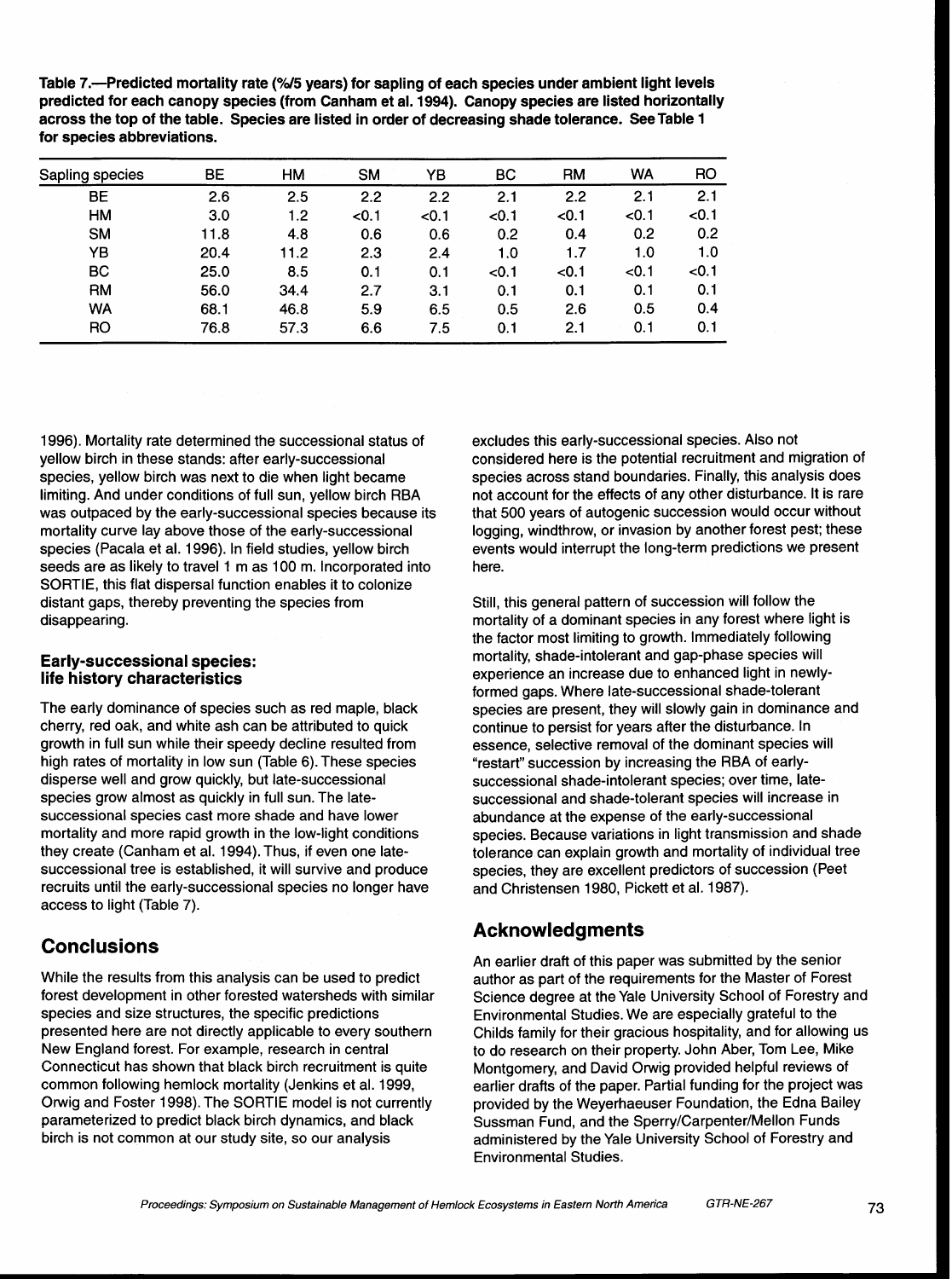## **References**

- Black, R. A.; Mack, R. N. 1976. **Tsuga canadensis** in Ohio: synecological and phytogeographical relationships. Vegetatio. 32: 11-19.
- Canham, C. D.; Finzi, A. C.; Pacala, S. W.; Burbank, D. H. 1994. Causes and consequences of resource heterogeneity in forests: interspecific variation in light transmission by canopy trees. Canadian Journal of Forest Research. 24: 337-349.
- Cheah, C. A. S.-J.; McClure, M. S. 1996. Exotic natural enemies of **Adelges tsugae** and their prospect for biological control. In: Salom, S. M.; Tigner, T. C.; Reardon, R. C., eds. Proceedings of the first hemlock woolly adelgid review (Charlottesville, VA: October 12, 1995). USDA Forest Service, Forest Health Technology Enterprise Team, Morgantown, WV: 103-1 12.
- Foster, D. R.; Zebryk, T. M. 1993. Long-term vegetation dynamics and disturbance history of a **Tsuga**  dominated forest in New England. Ecology. 74: 982- 998.
- Godman, R.; Lancaster, K. 1990. **Tsuga canadensis** (L.) Carr. In: Burns, R.; Honkala, B., eds. Silvics of North America (Vol 1: Conifers). U.S. Department of Agriculture. Washington, DC.
- Jenkins, J. C.; Aber, J. D.; Canham, C. D. 1999. Hemlock woolly adelgid impacts on community structure and N cycling rates in eastern hemlock forests. Canadian Journal of Forest Research. 29: 630-645.
- Kelty, M. J. 1986. Development patterns in two hemlockhardwood stands in southern New England. Canadian Journal of Forest Research. 16: 885-891.
- Kobe, R. K.; Pacala, S. W.; J. A. S. Jr.; Canham, C. D. 1995. Juvenile tree survivorship as a component of shade tolerance. Ecological Applications. 5: 517-532.
- Krasny, M. E.; Whitmore, M.C. 1992. Gradual and sudden forest canopy gaps in Allegheny northern hardwood forests. Canadian Journal of Forest Research. 22: 139- 143.
- Lyon, S. M.; Montgomery, M. E. 1 995. **Scymnus (pullus)**  suturalis Thunberg (Coleoptera: Coccinellidae): New locality records, and a report of feeding on eastern hemlock woolly adelgid, **Adelges tsugae** Annand (Homoptera: Adelgidae). Coleoptera Bulletin. 49: 1 18.
- McClure, M. A. 1995. Using natural enemies from Japan to control hemlock woolly adelgid. Frontiers of Plant Science. 47: 5-7.
- McClure, M. S. 1987. Biology and control of hemlock woolly adelgid. Bulletin of the Connecticut Agricultural Experiment Station. 851: 3-9.
- McClure, M. S. 1989. Evidence of a polymorphic life cycle in the hemlock woolly adelgid, **Adelges tsugae**  (Homoptera: Adelgidae). Annals of the Entomological Society of America. 82: 50-54.
- McClure, M. S. 1990. Role of wind, birds, deer, and humans in the dispersal of hemlock woolly adelgid (Homoptera: adelgidae). Environmental Entomology. 19: 36-43.
- McClure, M. S. 1991. Density-dependent feedback and population cycles in **Adelges tsugae** (Homoptera: adelgidae) on **Tsuga canadensis.** Environmental Entomology. 20: 258-264.
- Mladenoff, D. J.; Stearns, F, 1993. Eastern hemlock regeneration in the northern Great Lakes region: a reexamination and model simulation. Conservation Biology. 7: 889-899.
- Montgomery, M. E.; Lyon, S. M. 1996. Natural enemies of adelgids in North America: their prospect for biological control of **Adelges tsugae** (Homoptera: adelgidae). In: Salom, S. M.; Tigner, T.C.; Reardon, R.C., eds. Proceedings of the First Hemlock Woolly Adelgid Review (Charlottesville, VA; October 12, 1995). USDA Forest Health Technology Enterprise Team, Morgantown, WV: 89-102.
- Orwig, D. A.; Foster, D. R. 1998. Forest response to the introduced hemlock woolly adelgid in southern New England, USA. Bulletin of the Torrey Botanical Society. 125: 60-73.
- Pacala, S. W.; Canham, C. D.; Saponara, J.; Silander, J. A. J.; Kobe, R. K.; Ribbens, E. 1996. Forest models defined by field measurements: estimation, error analysis, and dynamics. Ecological Monographs. 66: 1-43.
- Pacala, S. W.; Canham, C. D.; Silander, J. A. J. 1993. Forest models defined by field measurements: I. The design of a northeastern forest simulator. Canadian Journal of Forest Research. 23: 1980-1 988.
- Parker, B.; Skinner, M.; Gouli, S.; Ashikaga, T.; Teillon, H. 1998. Survival of hemlock woolly adelgid (Homoptera: Adelgidae) at low temperatures. Forest Science. 44: 41 4-420.
- Peet, R. K.; Christensen, N. L. 1980. Succession: a population process. Vegetatio. 43: 131-140.
- Pickett, S. T. A.; Collins, S. L.; Armesto, J. J. 1987. Models, mechanisms, and pathways of succession. The Botanical Review. 53: 335-371 .
- Ribbens, E.; Silander, J. **A.** J.; Pacala, S. W. 1994. Seedling recruitment in forests: calibrating models to predict patterns of tree seedling dispersion. Ecology. 75: 1794- 1806.